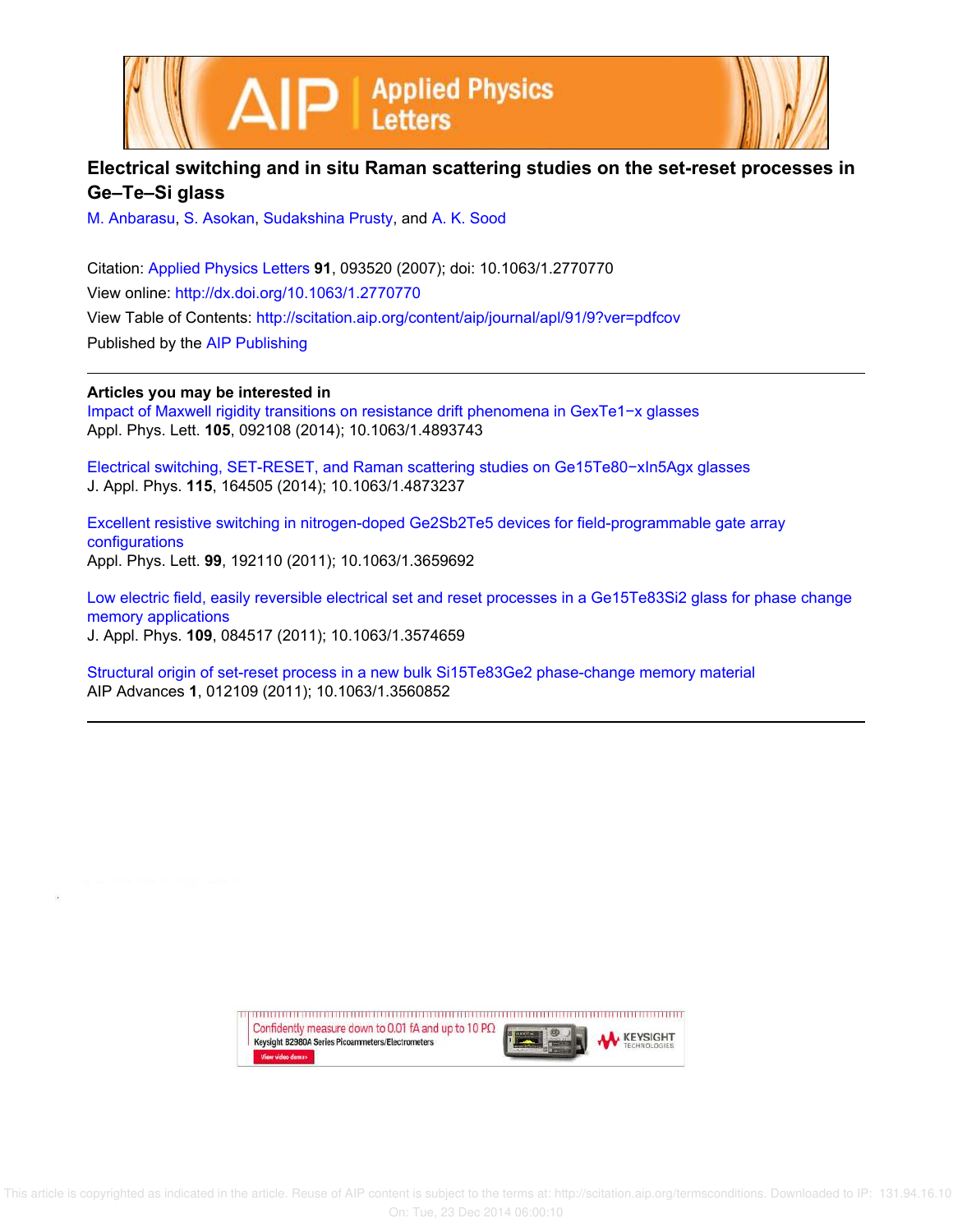## **Electrical switching and in situ Raman scattering studies on the set-reset processes in Ge–Te–Si glass**

M. Anbarasu and S. Asokan<sup>a)</sup> *Department of Instrumentation, Indian Institute of Science, Bangalore, Karnataka 560012, India*

Sudakshina Prusty and A. K. Sood *Department of Physics, Indian Institute of Science, Bangalore, Karnataka 560012, India*

Received 10 May 2007; accepted 20 July 2007; published online 31 August 2007-

Bulk  $Ge<sub>15</sub>Te<sub>83</sub>Si<sub>2</sub>$  glass has been found to exhibit memory-type switching for 1 mA current with a threshold electric field of 7.3 kV/cm. The electrical *set* and *reset* processes have been achieved with triangular and rectangular pulses, respectively, of 1 mA amplitude. *In situ* Raman scattering studies indicate that the degree of disorder in  $Ge_{15}Te_{83}Si_2$  glass is reduced from *off* to *set* state. The local structure of the sample under *reset* condition is similar to that in the *off* state. The Raman results are consistent with the switching results which indicate that the Ge<sub>15</sub>Te<sub>83</sub>Si<sub>2</sub> glass can be *set* and *reset* easily. © *2007 American Institute of Physics*. DOI: 10.1063/1.2770770

Phase change memories (PCMs) based on chalcogenide glasses are being considered recently as a possible replacement for conventional nonvolatile random access memories (NVRAMs). The main advantages of PCM are their direct write/overwrite capability, lower voltages of operation, write/ erase cycles, easiness to integrate with logic, etc.<sup>1,2</sup> The basic principle of operation of a chalcogenide PCM is the irreversible transition (memory type) exhibited by the glass from a semiconducting *off* state to a conducting *on* state induced by an electric field.<sup>3</sup>

Electrical switching in chalcogenide glasses occurs when the field injected charge carriers fill the charged defect states in the sample.<sup>5</sup> In glasses which are easily devitrifiable, the Joule heating in the current carrying path can result in the formation of a conducting crystalline channel, which leads to memory switching.<sup>6</sup>

The memory switches may be *reset* back to the *off* state by the application of a current/light pulse, during which local melting of the conducting channel and re-solidification into amorphous state take place.<sup>3</sup> Generally, the *reset* process is accomplished by applying a sharp current pulse having a higher magnitude compared to the *set* pulse.<sup>7</sup>

Efforts are being made recently to understand the *setreset* processes and to optimize the electrical parameters such as amplitude, pulse-width, etc., which are important from the viewpoint of the stable performance of a memory device.  $9-12$ Attempts are also being made to reduce the *reset* current by modifying the device structure or by doping with other elements.<sup>1</sup>

In this letter, we report electrical switching studies on Ge<sub>15</sub>Te<sub>83</sub>Si<sub>2</sub> glass. *In situ* Raman scattering studies have also been undertaken during the *set* and *reset* operations to elucidate the local structural transformation during the *set-reset* operations.

Bulk  $Ge<sub>15</sub>Te<sub>83</sub>Si<sub>2</sub>$  glass has been prepared by the conventional vacuum-sealed melt quenching method.

Electrical switching studies and the electrical *set* and *reset* processes have been carried out using a Keithley 2410c dc source meter.

A gap-cell arrangement is used for *in situ* electrical

switching under Raman scattering, with a typical sample size of about  $3 \times 3 \times 0.4$  mm<sup>3</sup> and the electrode (gold) width of  $\sim$ 0.3 mm. The electrical connections from the sample to the source meter have been done with copper wires bonded to the electrodes using silver paste.

The confocal micro-Raman studies on  $Ge_{15}Te_{83}Si_2$  glass have been carried out in backscattering geometry using DILOR-XY instrument equipped with a liquid nitrogencooled charge coupled device detector. The samples are illuminated by the 514.5 nm line of an argon ion laser Coherent Innova 300) focused using a  $50\times$  objective at a spot of glassy sample in between the gold electrodes. All the data have been recorded using 2 mW of laser power and for 600 s of acquisition. The spectral resolution is  $0.8 \text{ cm}^{-1}$ .

The current-voltage characteristics and electrical switching behavior of  $Ge_{15}Te_{83}Si_2$  glass (0.15 mm thickness) are shown in Fig. 1. It is found to exhibit memory type of switching for 1 mA input current pulse at a threshold electric field of  $E_{\text{th}} = 7.3 \text{ kV/cm}$  (corresponding  $I_{\text{th}} = 50 \mu\text{A}$ ).

The inset in Fig. 1 shows the *I*-*V* characteristics of the same sample at lower input current, which indicates that the  $Ge<sub>15</sub>Te<sub>83</sub>Si<sub>2</sub> glass shows a threshold-type switching behavior$ for 0.7 mA input current pulse. Though the electrical switching in  $Ge_{15}Te_{83}Si_2$  glass, takes place at a threshold current



FIG. 1. *I-V* characteristics of  $Ge_{15}Te_{83}Si_2$  glass with 1 mA input current showing memory switching. The inset shows the *I*-*V* characteristics of the sample with 0.7 mA input current (threshold behavior).

On: Tue, 23 Dec 2014 06:00:10

a)Electronic mail: sasokan@isu.iisc.ernet.in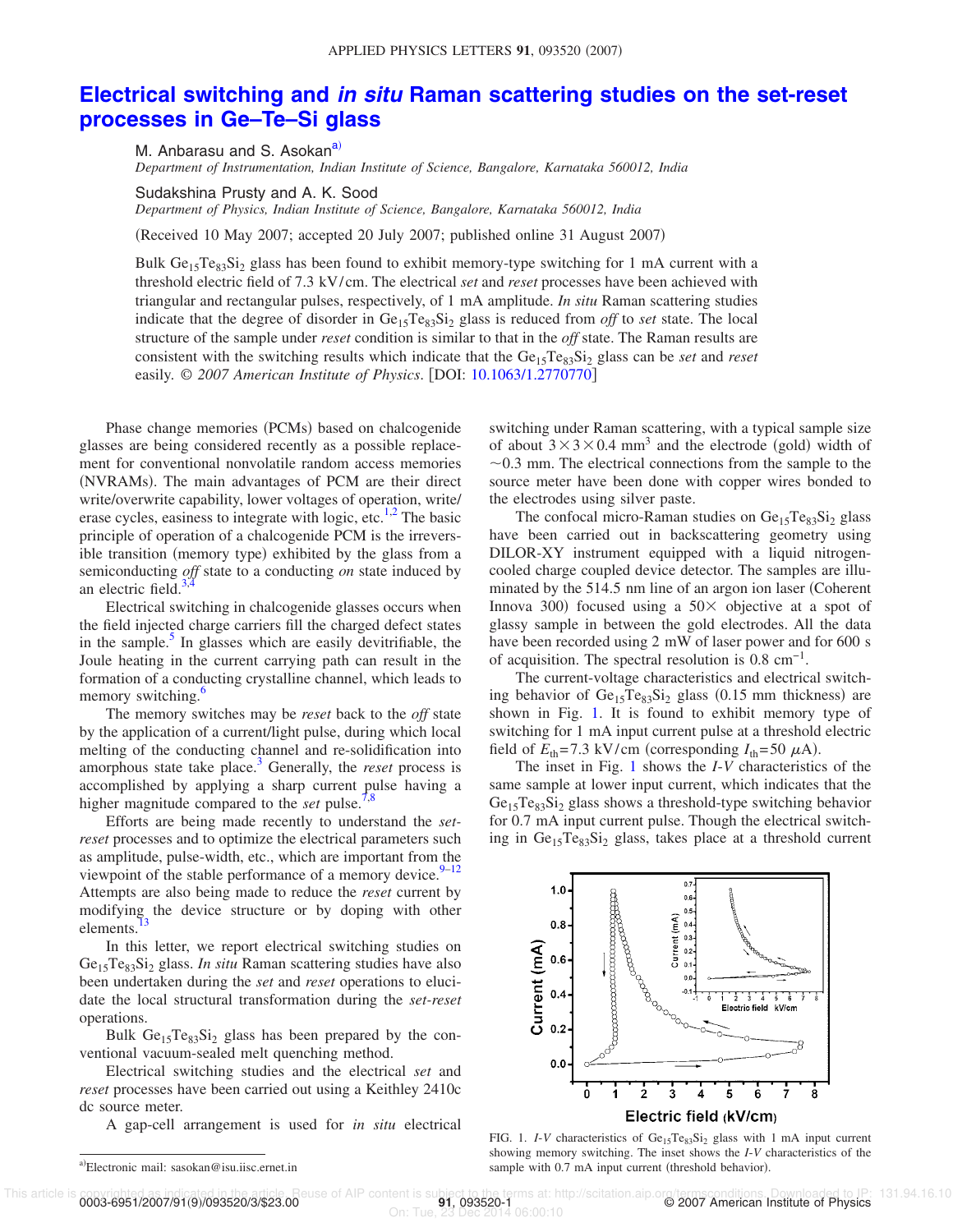

FIG. 2. (a) *setlreset* operations in Ge<sub>15</sub>Te<sub>83</sub>Si<sub>2</sub> glass carried out using a triangular (set) and a rectangular (reset) pulse of 1 mA amplitude. (b) Electrical switching behavior of  $Ge_{15}Te_{83}Si_2$  glass obtained with a saw-tooth current pulse.

 $I_{\text{th}} = 50 \mu\text{A}$  ( $E_{\text{th}} = 7.3 \text{ kV/cm}$ ), the sample does not get latched to the *on* state at currents lower than 0.7 mA of input current. Upon increasing the current in the *on* state beyond 1 mA, the Joule heating in the current carrying path and the consequent increased mobility of atoms lead to local structural rearrangements and crystallization, which result in the *set* state.<sup>5,8</sup>

The most interesting aspect of the electrical switching in chalcogenide glasses is its behavior during the ramping down of the input current. In memory switching samples, the slow cooling occurring during this process maintains the crystalline region formed (set state). In these cases, it is necessary to electrically *reset* the memory state by applying a short duration current pulse, usually of higher magnitude than that required for setting the device in the *on* state.

It is interesting to note from Fig.  $2(a)$  that the *set* and the *reset* processes in  $Ge_{15}Te_{83}Si_2$  sample are achieved by applying 1 mA triangular pulse (for *set* process) and short width rectangular pulse (for *reset* process), respectively, for a sample thickness of 0.15 mm. During the ramp-up process of the *set* operation, the electrical switching from the *off* to *on* state occurs at about 50  $\mu$ A current and any further increase in the *on* state current  $(>0.7 \text{ mA})$  leads to the phase change in the conducting path and the *set* state is reached. As mentioned earlier, during the ramp down of triangular current pulse, the *set* state is retained in  $Ge_{15}Te_{83}Si_2$  sample; the electrical resistivity in the *off* state and the *set* state differs by about three orders of magnitude.

The *reset* process in  $Ge_{15}Te_{83}Si_2$  glass is accomplished by applying a current pulse of 1 mA magnitude and 10 ms width of rectangular pulse, which heats up the crystallized conducting channel rapidly; this causes the local melting of the conducting channel and its subsequent solidification into amorphous state. Usually, the resetting pulse is of higher magnitude compared to the setting pulse. However, our present study shows that current pulses of the same magnitude (with different wave forms) can perform both *set* and *reset* processes in the  $Ge_{15}Te_{83}Si_2$  glass.

In order to understand the influence of the current wave form on the switching behavior, experiments have been carried out by applying a saw-tooth-type current pulse to the  $Ge_{15}Te_{83}Si_2$  glass, as shown in Fig. 2(b). These studies reveal that the sample exhibits the threshold-type switching for saw-tooth pulses of 1 mA amplitude, whereas memory behavior is seen with triangular pulses of the same magnitude.



FIG. 3. *In situ* Raman spectrum of Ge<sub>15</sub>Te<sub>83</sub>Si<sub>2</sub> sample in (a) amorphous, (b) set, and (c) reset states.

The threshold behavior seen in the experiment using the sawtooth pulse means that the abrupt ramp down results in a fast cooling of the material leading to the reamorphization of the switched region. It is also interesting to note that with a saw-tooth excitation wave form, the sample gets *reset* even at 10 mA *on* state current [Fig.  $2(b)$ ].

As mentioned earlier, *in situ* Raman studies have been undertaken on  $Ge_{15}Te_{83}Si_2$  glassy samples, during various stages of switching (off, set, and reset states) (Fig. 3). The Raman spectra have been recorded in three sequential steps. In the first step, the Raman spectrum of amorphous sample is obtained by focusing at a spot on the chalcogenide glass in between the gold electrodes. In second step, the spectrum has been acquired by focusing the laser beam at a spot in the conducting crystalline channel formed during the *set* process described above. In third step, the spectrum is obtained after resetting the conducting channel by passing a short width rectangular current pulse. The nature of the three different phases of sample, namely, amorphous, *set*, and *reset* states has been confirmed by measuring the electrical resistance between the electrodes ( $\sim$ 0.3 M $\Omega$  for amorphous, 50  $\Omega$  for set, and  $0.3 \text{ M}\Omega$  for *reset* states).

It can be seen from Fig. 3 that three main bands are seen in the Raman spectra of the amorphous, the *set*, and the *reset* states in the frequency range of  $50-250$  cm<sup>-1</sup>. Approximate wave number ranges of the band positions in all three states are as follows: band  $B \sim 115.8-117.9$  cm<sup>-1</sup>; band C  $\sim$  139.2–141.8 cm<sup>-1</sup>; and band D  $\sim$  159.2–161.2 cm<sup>-1</sup> and a weak hump band A ~91.7–92.1 cm<sup>-1</sup>. The details of the line shape fitting parameters are given in Table I.

Figure  $3(a)$  shows the Raman spectrum of the  $Ge<sub>15</sub>Te<sub>83</sub>Si<sub>2</sub> glass$ , which exhibits three distinct peaks around 117.9 cm<sup>-1</sup> (*B*), 140.7 cm<sup>-1</sup> (*C*), and 161.2 cm<sup>-1</sup> (*D*), respectively. The spectrum also has a weak hump around 91.7 cm<sup>-1</sup> (A). Peak *B* can be attributed to the  $A_1$  mode and peaks *A* and *C* to the  $E_{\text{TO}}$  modes of crystalline Te–Te chain.<sup>14</sup>

In the present study, the composition of the base glass  $(Ge_{15}Te_{85})$  is well below the critical composition  $Ge_{33}Te_{77}$ defined by the chemically ordered covalent network model. This model presumes that the Te atoms are arranged as onedimensional chains in between which the Ge atoms are present as crosslinks.<sup>15</sup> Thus, the structural network in the base glass is primarily decided by Te–Te chains, which are interlinked by Ge–Te bonds. It is also known that amorphous This article is coving the assumption of the article is covered to the terms at the constraint of the same magnitude. The crystallizes at  $10^{\circ}$ C and is unstable at room havior is seen with triangular pulses of the same On: Tue, 23 Dec 2014 06:00:10